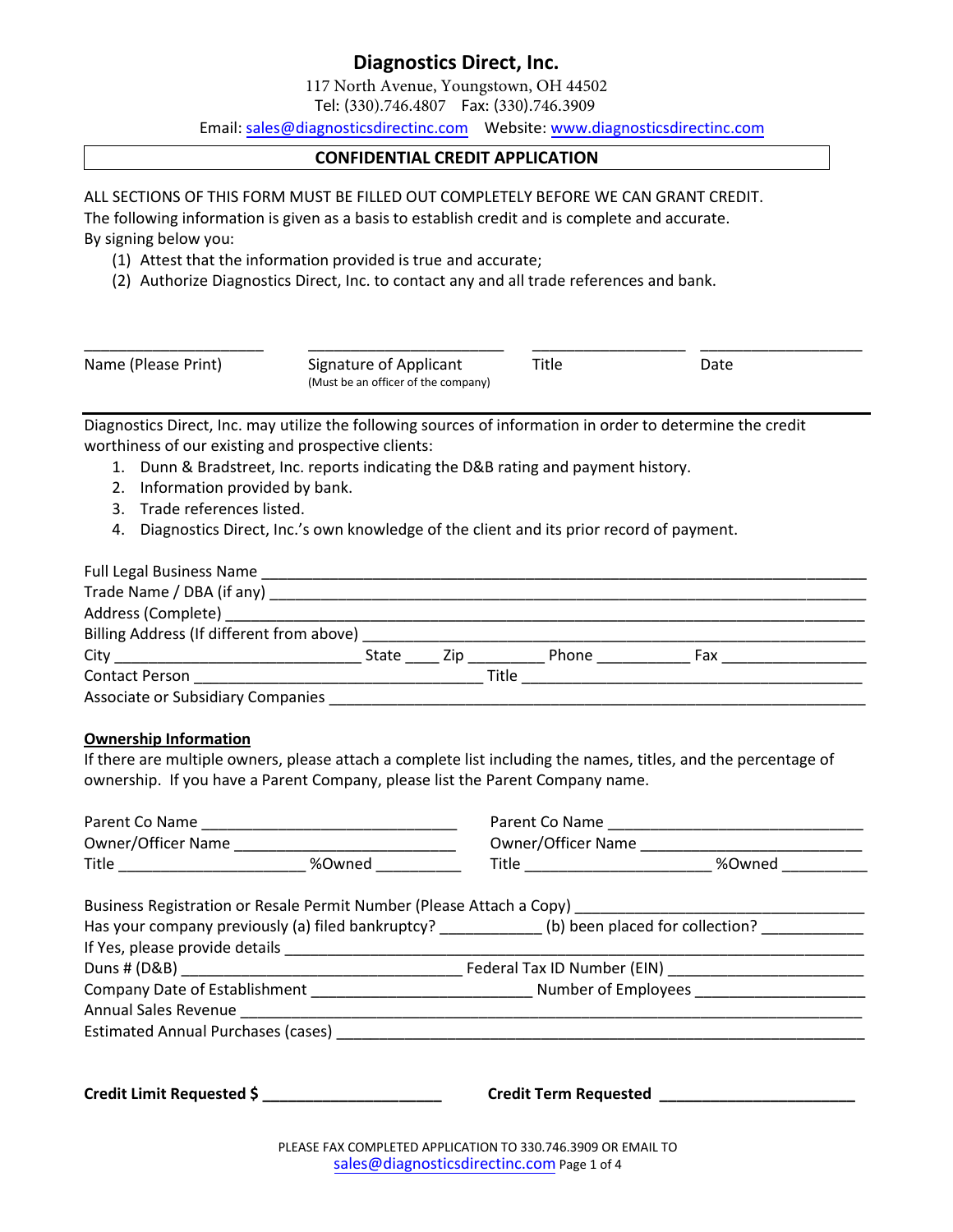117 North Avenue, Youngstown, OH 44502

Tel: (330).746.4807 Fax: (330).746.3909

Email: sales@diagnosticsdirectinc.com Website: www.[diagnosticsdirect](http://www.tgmedical.com/)inc.com

### **CONFIDENTIAL CREDIT APPLICATION**

### **Trade References**

A minimum of three active trade references, including phone and fax numbers are required.

|  | <u> 1989 - Johann John Stoff, deutscher Stoffen und der Stoffen und der Stoffen und der Stoffen und der Stoffen un</u> |
|--|------------------------------------------------------------------------------------------------------------------------|
|  |                                                                                                                        |
|  |                                                                                                                        |
|  |                                                                                                                        |
|  |                                                                                                                        |
|  |                                                                                                                        |
|  |                                                                                                                        |
|  |                                                                                                                        |
|  |                                                                                                                        |
|  |                                                                                                                        |
|  |                                                                                                                        |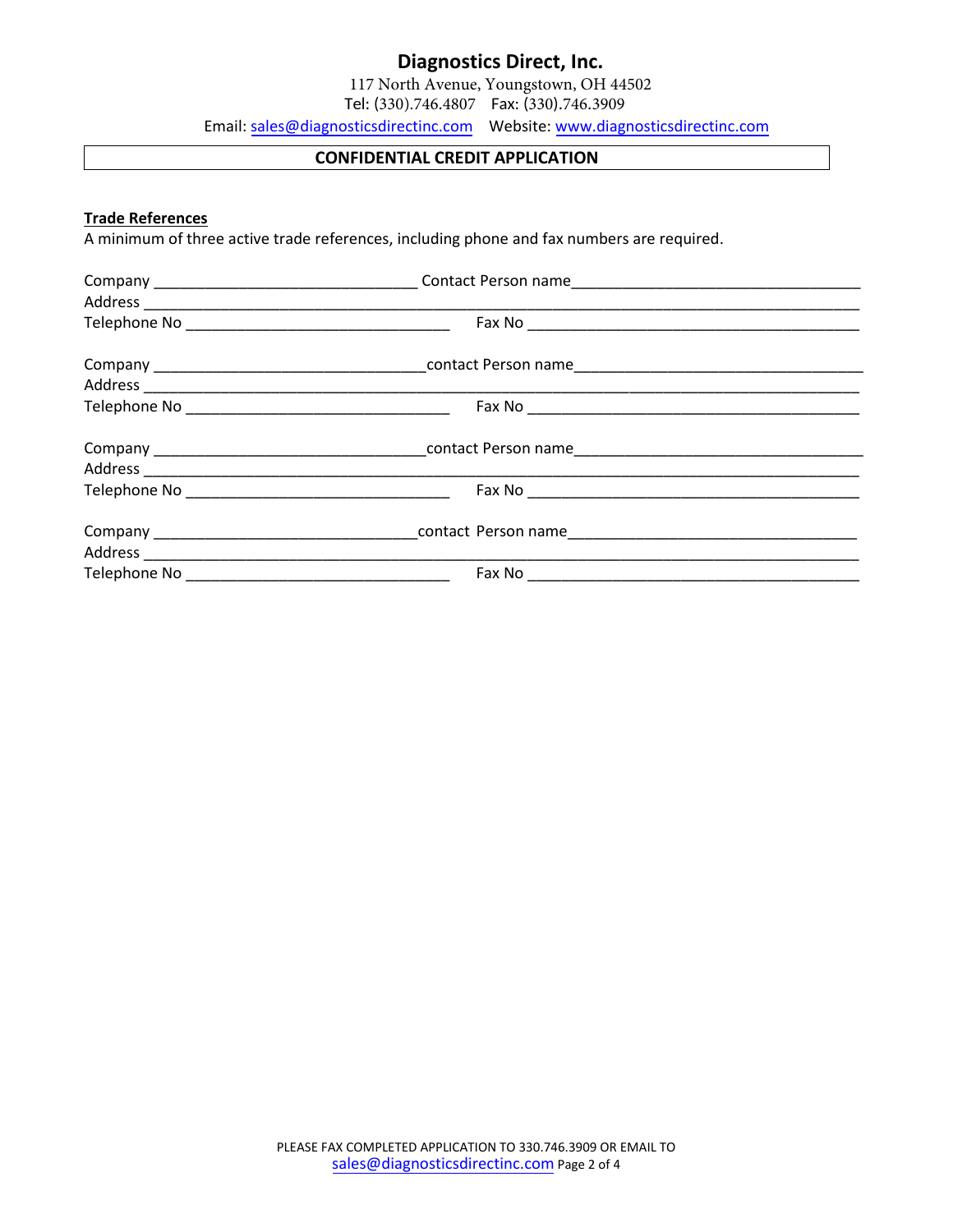117 North Avenue, Youngstown, OH 44502

Tel: (330).746.4807 Fax: (330).746.3909

Email: sales@diagnosticsdirectinc.com Website: www.[diagnosticsd](http://www.tgmedical.com/)irectinc.com

### **CONFIDENTIAL CREDIT APPLICATION**

### **Bank Information**

|                                               |      | I, __________________________________, hereby authorize ________________________ |                   | to furnish our                   |
|-----------------------------------------------|------|----------------------------------------------------------------------------------|-------------------|----------------------------------|
|                                               |      | banking information to Diagnostics Direct, Inc. per below account details:       | (Bank Name)       |                                  |
| <b>Bank Address:</b>                          |      |                                                                                  |                   |                                  |
| Telephone Number:                             |      |                                                                                  | Fax Number:       |                                  |
| Routing ABA Number:                           |      |                                                                                  |                   |                                  |
| <b>Beneficiary Name:</b>                      |      |                                                                                  |                   |                                  |
|                                               |      |                                                                                  |                   |                                  |
| $\Box$ Checking                               |      |                                                                                  |                   | Date Opened: __________________  |
| $\square$ Savings                             |      | Account # ________________________________                                       |                   | Date Opened: ___________________ |
| $\Box$ Line(s) of Credit                      |      |                                                                                  |                   | Date Opened: ___________________ |
| □ Other                                       |      |                                                                                  |                   | Date Opened: ___________________ |
|                                               |      |                                                                                  |                   |                                  |
|                                               |      |                                                                                  |                   |                                  |
|                                               |      |                                                                                  |                   |                                  |
|                                               |      |                                                                                  |                   |                                  |
| Signature                                     |      | Name, Title                                                                      | Date              |                                  |
|                                               |      |                                                                                  |                   |                                  |
| Information below to be provided by your bank |      |                                                                                  |                   |                                  |
|                                               |      |                                                                                  |                   |                                  |
|                                               |      |                                                                                  |                   |                                  |
|                                               |      |                                                                                  |                   |                                  |
|                                               |      |                                                                                  |                   |                                  |
| Any NSF Checks: 0 Yes                         | D No |                                                                                  |                   |                                  |
|                                               |      | If yes, how many NSF Checks: Last year                                           | This year________ |                                  |
|                                               |      |                                                                                  |                   |                                  |
|                                               |      |                                                                                  |                   |                                  |
|                                               |      |                                                                                  |                   |                                  |
|                                               |      |                                                                                  |                   |                                  |
| <b>Verified By</b>                            |      |                                                                                  |                   |                                  |
|                                               |      |                                                                                  |                   |                                  |
| (Name)                                        |      | (Signature of Bank Employee)                                                     |                   |                                  |
|                                               |      |                                                                                  |                   |                                  |
| (Date)                                        |      | (Title)                                                                          |                   |                                  |
|                                               |      |                                                                                  |                   |                                  |
|                                               |      |                                                                                  |                   |                                  |